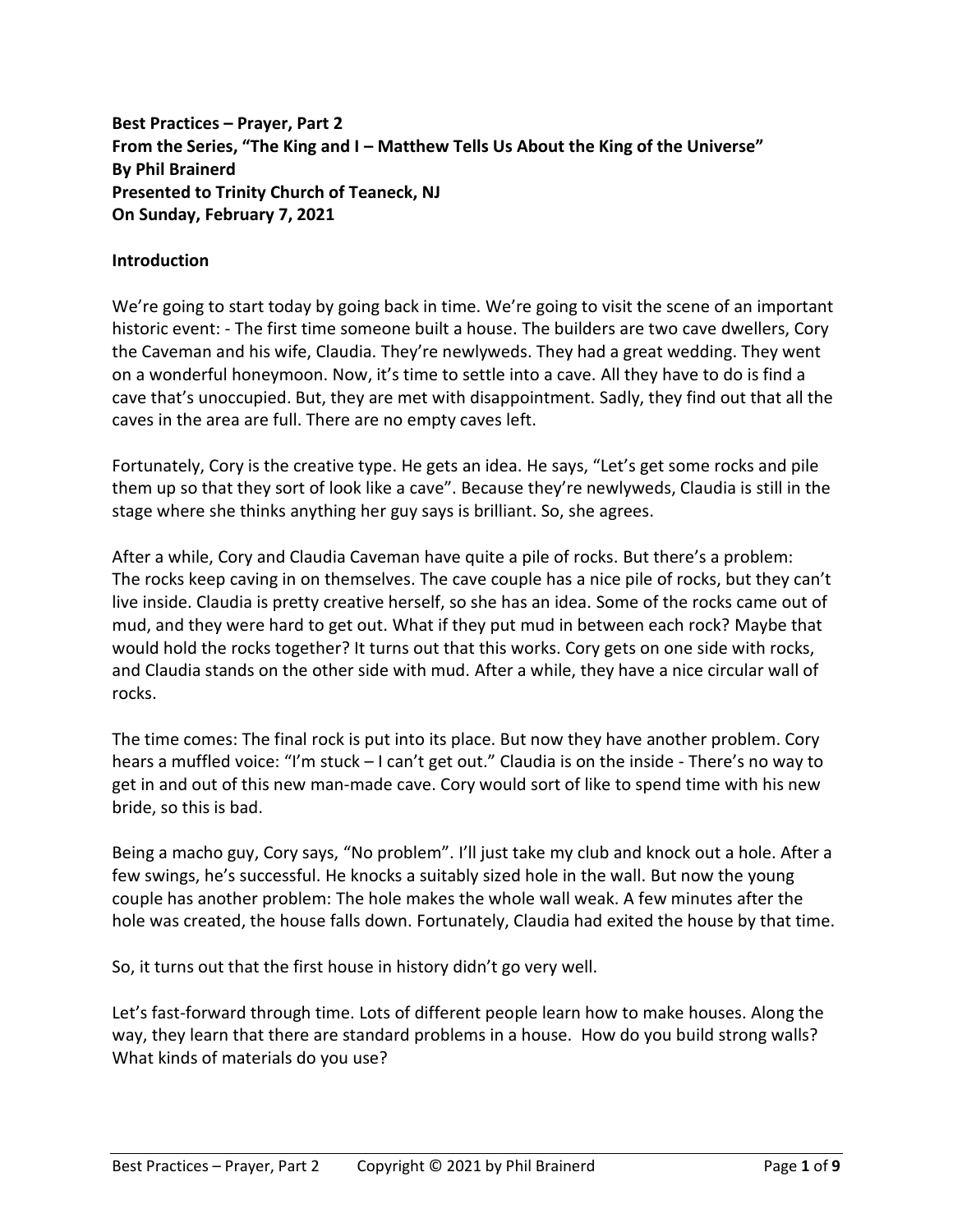Let's look at the problem of the cave-couple. What do you do when you want to get in and out of your building? If you want to get in and out, you need something called a door. To have a door, you need more than a hole in the wall - You need a door frame. To make one, you put some wood around the opening you want to use as an entrance. This strengthens the opening so the whole house doesn't come down. Problem solved!

Over the centuries, we began to have a whole field called "architecture". The architects are trained in all the problems and challenges you face when making buildings. They know the answers.

The answers are called something: They're called "Patterns". When you need to get into a building, you add a door. A door is a kind of pattern. It's an answer to a problem. Today, a good architect knows patterns for everything from digging the hole for the foundation of one building to managing whole communities.

Here's the point of all this: No architect starts from scratch figuring out how to build things. They have patterns. Patterns are so common that no one thinks about them anymore. No one builds a house without thinking about how to get in and out. It's all been figured out.

We're in our series, "The King and I – Matthew Tells Us About the King of the Universe" We're in chapters 5 through 7, a section we're calling "The Christian Manifesto". A few sessions ago, we started a new sub-series called, "Best Practices for followers of Jesus." Last week, we began learning the best practices for Prayer. There's a lot to learn about prayer, so we're using multiple sessions.

In the last session, Jesus told us about many of the wrong ways that people have come up with over the years to pray. They're kind of like the cave people who tried to build a house, only to see it all fall down. For example, sometimes people think that they just need to mindlessly pray the same things over and over. Jesus says that's like babbling.

Some people pray for show - They want to impress other people. Jesus says that if you pray just to impress others, you have your reward in full on this earth. You get nothing eternal.

So, now, after telling us the wrong way to do it, Jesus will now tell us the right way. And he's going to do it the way that a master architect would do it: He's going to give us a pattern for prayer. Let's find out what that pattern is by reading in Matthew 6.

9 "This, then, is how you should pray: "'Our Father in heaven, hallowed be your name, 10 your kingdom come, your will be done, on earth as it is in heaven. 11 Give us today our daily bread. 12 And forgive us our debts, as we also have forgiven our debtors.

13 And lead us not into temptation, but deliver us from the evil one.' (Matthew 6:9-13)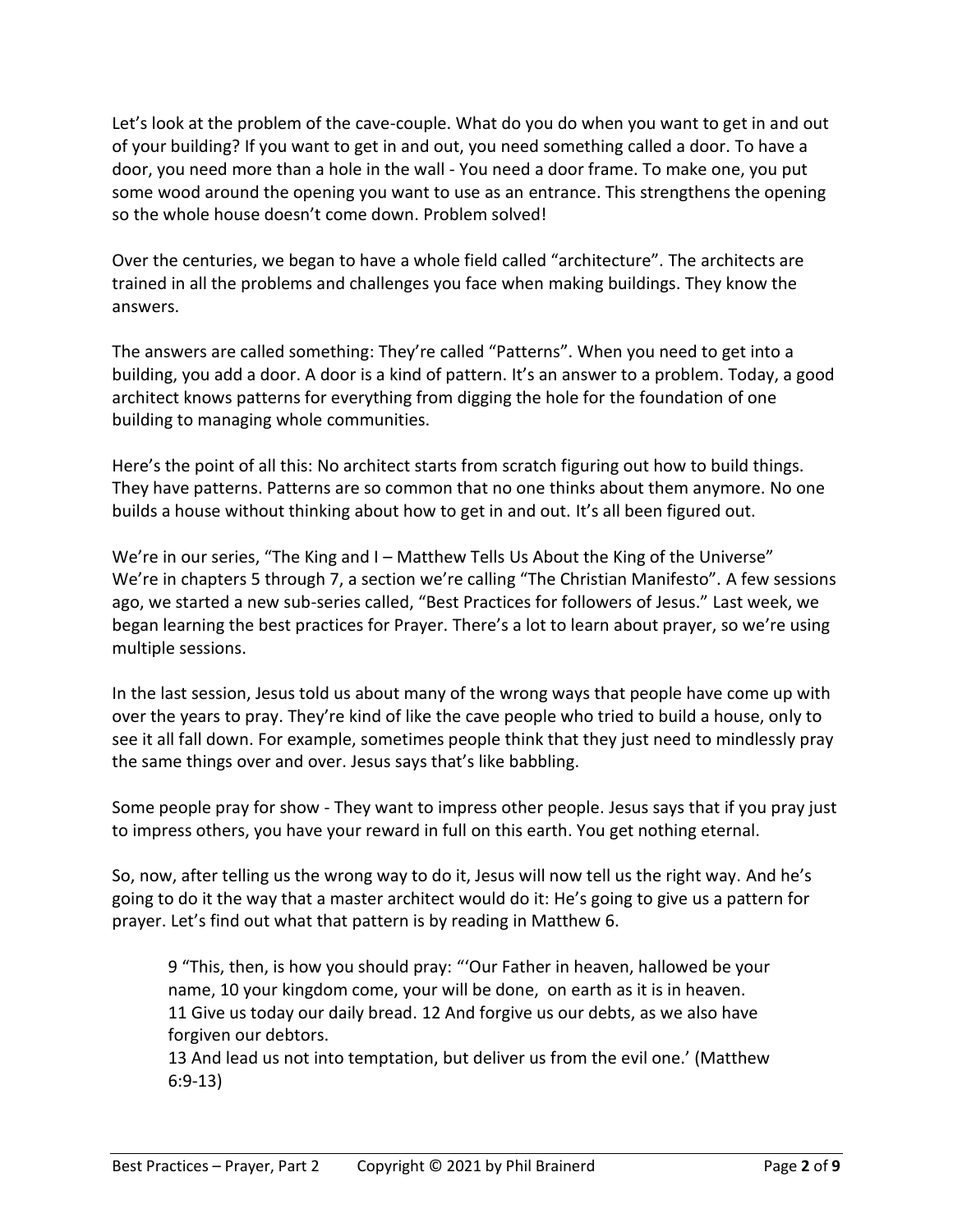Some translations add "For yours is the kingdom, and the power, and the glory forever. Amen." We'll talk about that in a later session. For now, let's break this apart.

"This, then, is how you should pray…"

Jesus starts by saying "this, then…" He has just told us some wrong things to do in prayer. So, now he's saying, "Because I just identified the ways that people get prayer wrong, *this, then* is how you *should* pray."

Jesus isn't going to contradict something he just said a few sentences back. Recall that one of the things one of those things was mindlessly repeating lots of words. So, Jesus isn't going to give us words to mindlessly repeat. He's giving us much more. It's ironic that for many people, this is exactly what happens with this prayer. They mindlessly repeat it over and over again. That's sad.

We believe that this is a *pattern* for prayer. It's a place to start when we pray. Having said that, this is Scripture. Is it wrong to memorize and recite scripture? No. So, it's not wrong to memorize and recite these words - Just make sure your mind is engaged when you say the words.

Part of keeping our minds engaged is to understand that words. We're going to work on that today.

So, Jesus says this is how we should pray. As it turns out, this prayer has two parts. The first part concerns God. We will concentrate on the first part in this session. The second part concerns us. We'll talk more about it in the next session.

The first part involves 3 things: God the Father, his kingdom, and his will. Let's look at each of those things.

"Our Father in heaven, hallowed be your name" (Matthew 6:9)

Jesus gives us the most important aspect of prayer in the first words: *We pray to our Father in heaven.*

Note: It's "our" father. Jesus presents this as a group prayer. It can certainly be done by one person alone. There's nothing wrong with that and many people do that. However, using the word "our" indicates that Jesus is thinking about groups of people. In another place, Jesus said this: "For where two or three gather in my name, there am I with them." (Matthew 18:20) We don't have time to go into the reasons for this. For now, let's be reminded that there are many things we do as individuals for God's kingdom, but there are also many things we do as a team.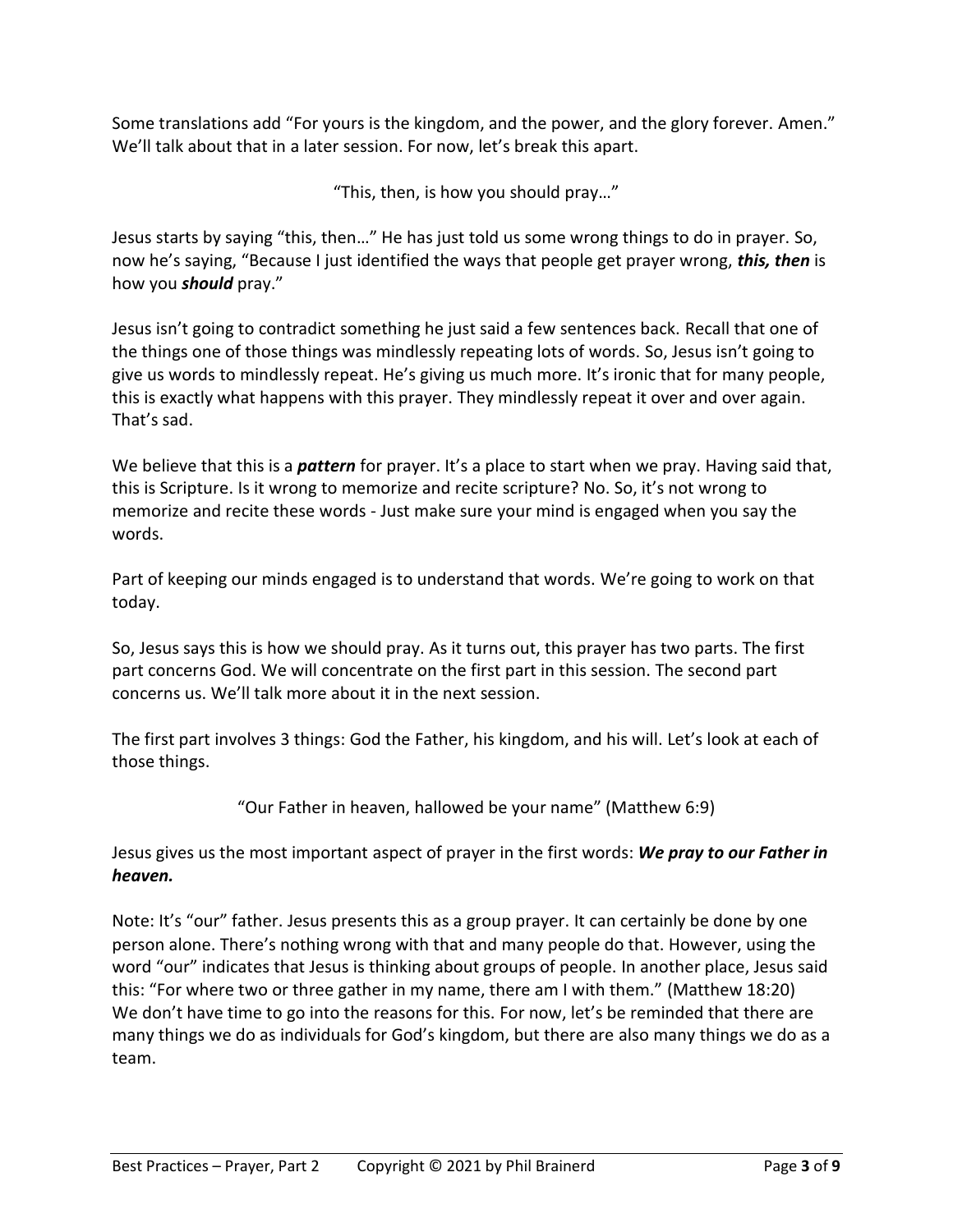Let's get back to the initial sentence of this pattern for prayer, "Our Father in heaven". Let's look at what this tells us about God.

First, there are may ways to refer to God. We can say, "Creator". Or, we can say, "Lord", which has the connotation of "Master". Here, Jesus tells us that God offers himself to his followers in a very special way. He wants us to relate to him as children relate to a loving Father.

The apostle Paul talks about this in the book of Romans:

14 For those who are led by the Spirit of God are the children of God. 15 The Spirit you received does not make you slaves, so that you live in fear again; rather, the Spirit you received brought about your adoption to sonship. And by him we cry, "Abba, Father." 16 The Spirit himself testifies with our spirit that we are God's children. (Romans 8:14-16)

When we make a decision to follow Jesus, when we follow him in faith, we receive God's Holy Spirit. Prior to meeting Jesus and the Holy Spirit, we lived in fear of punishment. We lived as slaves. Now, with the help of the Spirit, we are adopted as children of God. Because of these things, Paul says we use a very special word for God: "Abba". That's the Hebrew word for "daddy".

I knew a man once who gave music lessons. He would travel to a person's home and give the lesson there. One time, he had a Jewish student. As he was giving the lesson, he heard a young child running around in the distance. Then, he heard the sound that no one wants to hear: The sound of a child falling down the steps. Then he heard something even worse: Silence. Just has he was about to jump up, he heard a better sound: The child started running around again. And as he ran, the child called out, "Abba, Abba, Abba!" In English that would be, "Daddy, Daddy, Daddy!"

When a little child is afraid or hurt, they cry out to their daddy. And their daddy comes running with open arms. And he lifts up his child and holds that child close.

What other things do children do with a loving father?

- They go when they need something.
- They go just to spend time; they go fishing, they throw a ball around in the backyard.
- They go to learn about life.
- Maybe they just talk.

So, the pattern of prayer that Jesus gives to us starts by reminding us of the special relationship that God offers to his followers - That of a loving father.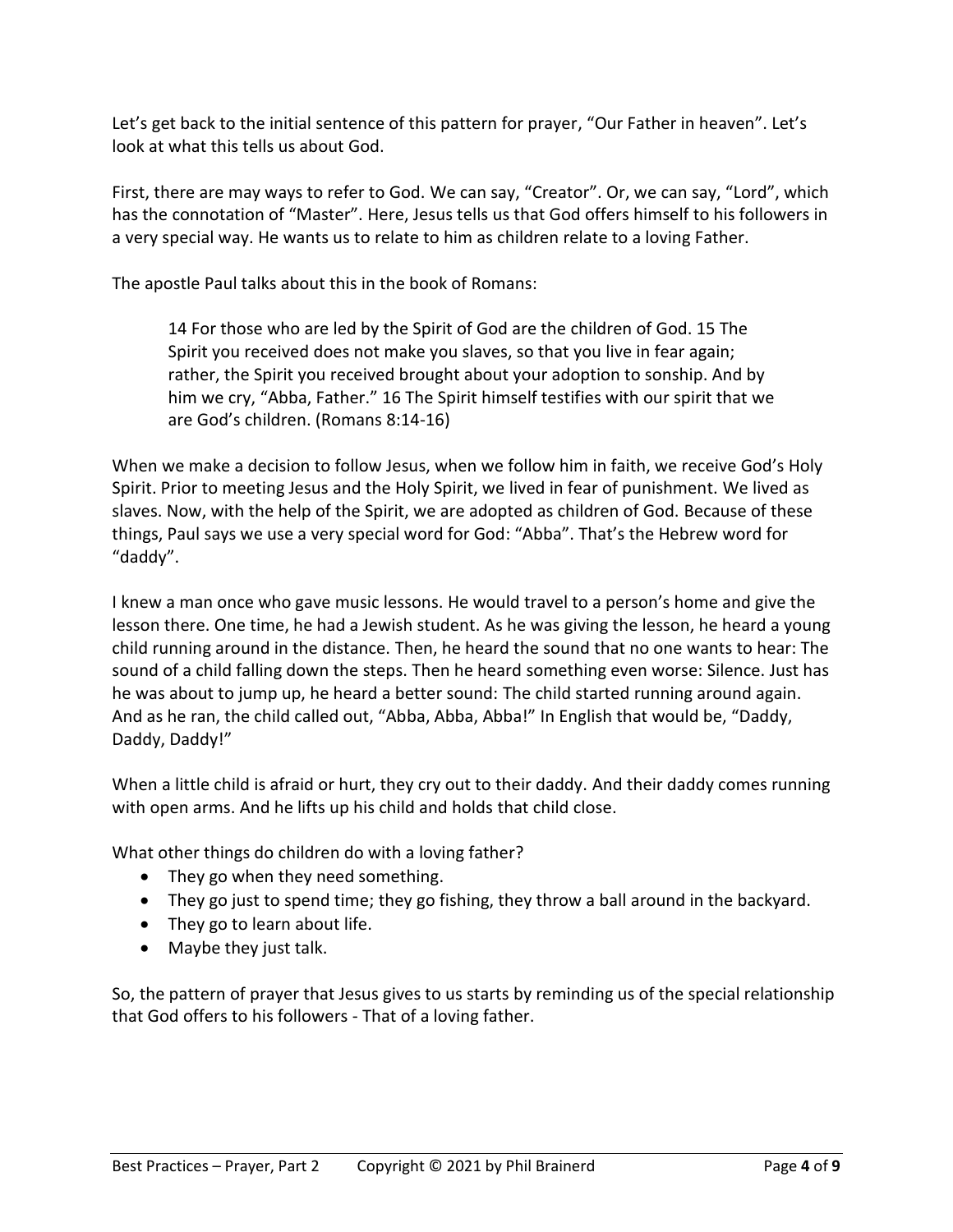It's also important to be reminded of the one we are praying to and how. We pray to the Father. That's obvious here. Now, how do we do it? That's implied by the speaker. Who is telling us all of this? Jesus is! So, we pray to the Father by the authority of the Son - We pray in the name of Jesus.

As we learned a moment ago, we pray by the power of the Holy Spirit. We pray with his help.

So, this is how the dynamics of prayer look: We pray to the Father, through the Son, by the power of the Spirit.

This is important. To understand why it's important, let's look at some other ways that people pray - wrong ways.

Recently, I listened to a presentation by Albert Mohler. He's the president of the Southern Baptist Theological Seminary. He has a daily podcast called, "The Briefing" which is excellent. Recently, he started a podcast with these words:

Have you been manifesting lately? Do you have any idea what that's even about? Well, evidently it's not only a new fad, it's a new cultural phenomenon. And our interest is really in the fact that what we're seeing is a resurgence of a very old idea, a very old heresy in American religion and in American history, the movement known as positive thinking. And evidently we're told it's catching on in a whole new way with a new generation. Ruth La Ferla reports for the New York Times, an article with the headline, "The Power of Positive Thinking Reborn." The subhead, "A New Generation is Manifesting in the Name of Wellness."

She begins by telling us about a young man who at age nine had set his heart on owning the Power Ranger Flip Heads. He said, "I never told anyone, but I wanted these toys so bad. I sat in my room holding this scenario in my head of how I would feel when I got them." The article then goes on, "He had in his new age tinctured phrase, launched his dreams into the universe." And as he tells it, "The universe heeded his call." He said, "The very next day, my dad got me the Flip Heads. That's when I realized that there was something to this." What's the this? Well, it's the power of visualization, the power of attractive magnetic thinking, the power of positive thinking, the power of manifesting. That's the term that is now increasingly popular. (Albert Mohler, "The Briefing", Friday, January 29, 2021)

Manifesting. What is that? When you manifest, you imagine something, you picture it. You try to feel it. And then, the belief is, what you imagine will appear.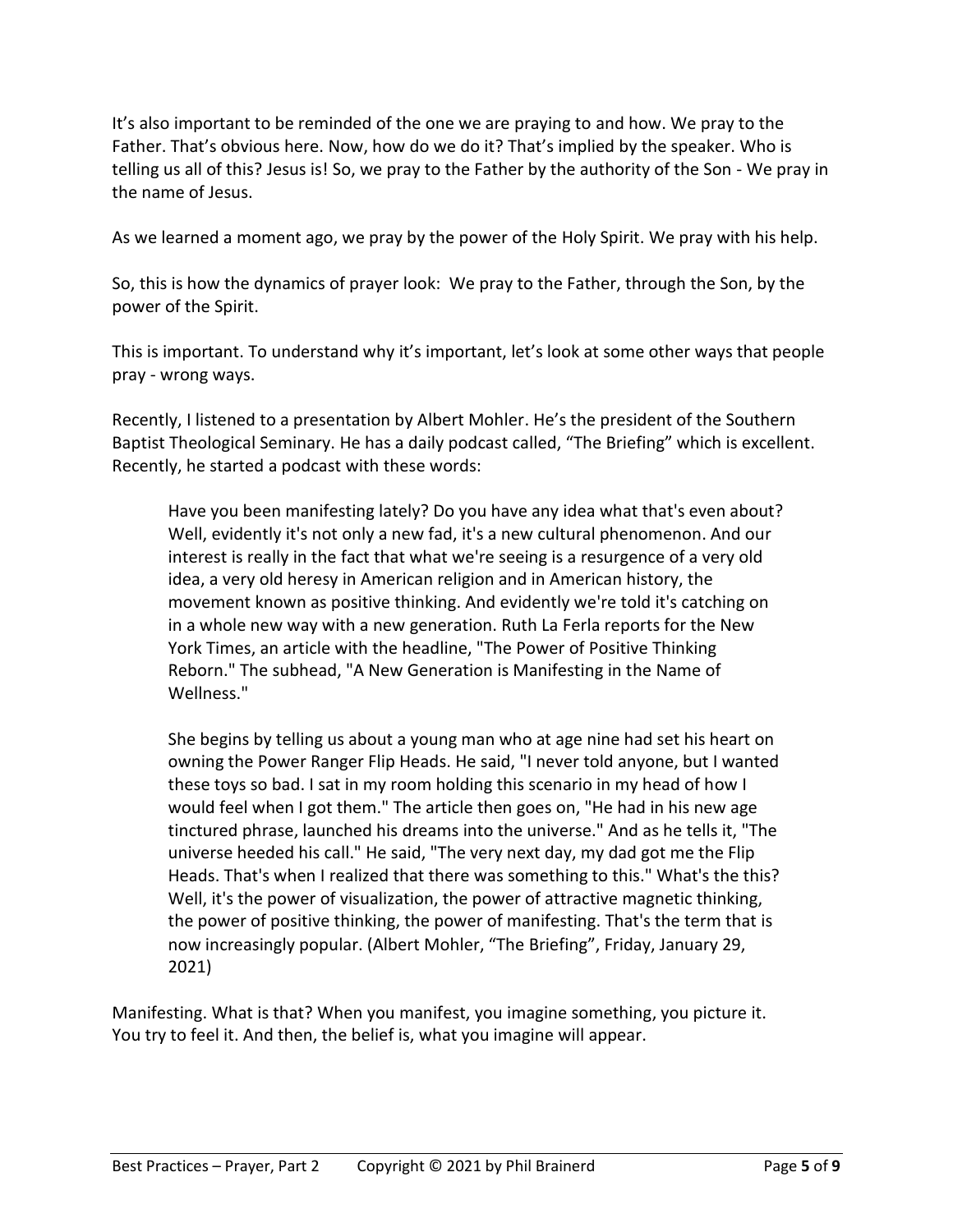This is yet another topic that could be multiple messages, so I'll give a quick summary: Manifesting in essence is praying to yourself. As Doctor Mohler said, it's a very old heretical way of thought. It goes along with "The Power of Positive Thinking", "Name it and claim it", and all of the other names this thinking goes under. It's the belief that we have the power within us to change reality with only our thoughts.

In Genesis chapter 3 we learned about the temptation of Adam and Eve in the Garden of Eden. The final temptation of the Serpent was to suggest that if Adam and Eve disobeyed God, they could be like him. One of the things God does is: He speaks things into existence.

The kind of thinking that leads to the practice of "manifesting" is all wrong. You see, "speaking things into existence" is a power that only God has. We are like God in many ways, but not like that. If we want something, we need to ask him for it.

No other thing in creation can speak things into existence, either. For centuries, people have made up entities that they think of as gods. These are false gods or "idols". Those gods (small "g") are prayed to with the expectation that they will deliver. But they can not. That's why we pray to the Father.

Again, we pray to the Father, through the Son, by the power of the Holy Spirit.

One more thing before we move on to the next point: Sometimes we hit topics multiple times. Sometimes we hit them several weeks in a row. Then we don't talk about them for a while. Here's another one of those topics. Last week we spoke about the problem of mindless repetition. And again, with all due respect to our Catholic friends, we suggested that the Rosary represents a temptation towards this kind of mindless prayer - words repeated over and over again thinking that mere repetition is what makes things happen.

Again, we don't want to spend time every week attacking people or putting them down. However, this is another one we have to discuss: Mary. Many Catholics believe that you approach God through Mary and other saints. One Catholic friend of mine explained it this way: If you want something from a powerful person, you make friends with their family members. So, if people want something from God, it helps to make friends with his mother, Mary.

This is yet another big topic. For now, we'll just say that many Catholics believe this, and that's a shame. We pray to the Father, through the Son, by the power of the Spirit. Nowhere are we instructed to pray through Mary or the saints or anyone else.

People sometimes ask me why I almost always start with some kind of story. Today it was cave men. You see, I want people to get a picture in their heads. Imagine all the work those cave people did and the dreams they had for their house. Then, it's all a pile of rubble, because they didn't know what they were doing. Think of the waste!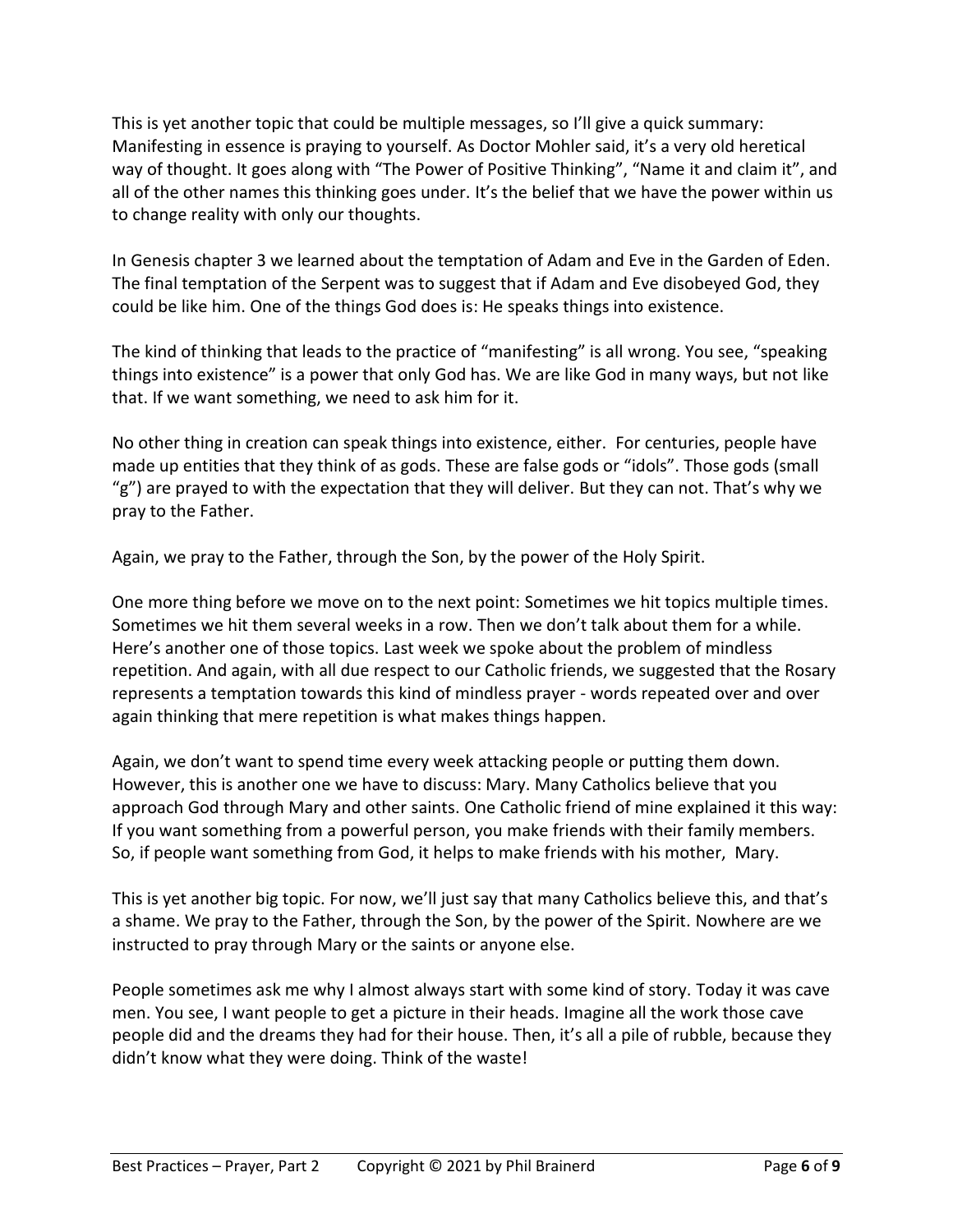You don't know how many of your friends and neighbors spend hour after hour praying to various gods in various ways, and seeing no effect. Praying to Mary and to saints is a terrible shame because God makes us an incredible offer: We can go directly to him as a child would go to a loving father. We only need to trust in him in this. We need to trust in his love. We need to trust that he wants us to come to him so that he can open his very heart and mind to us.

What kind of a being would offer this to us? A wonderful being. And this brings us to the next thing Jesus says:

"Our Father in heaven, hallowed by your name."

The word that we translate as "hallowed' means, "to be set apart". It's built on the word "Holy". Practically, it means: "To be special – very, very, special" and "to be treated like nothing else".

When you come to realize who God is and what he offers to us, you begin to treat him with great respect. You begin to want others to treat him that way, too. You want his name to be spoken with the most positive things we know about. You want his name to be spoken with respect, admiration, awe, wonder, and certainly, love.

This brings us to an important question: What is the name of God? This is complex, because God is complex.

When Moses stood before the burning bush, he asked God about his name. In the days of Moses, everyone had local gods. They all had names. Their names tended to be related to places and things In Egypt, they had the goddess of the Nile. They had the god of the underworld. They had the god of the sun and the god of the moon. So, Moses wanted to find out what God's name was.

Let's read about it:

13 Then Moses said to God, "Indeed, when I come to the children of Israel and say to them, 'The God of your fathers has sent me to you,' and they say to me, 'What is His name?' what shall I say to them?" 14 And God said to Moses, "I AM WHO I AM." And He said, "Thus you shall say to the children of Israel, 'I AM has sent me to you.' " (Exodus 3:13-14)

God, the one true God, is complex. He is infinite. There is no one name that can be spoken by mere humans that can contain all the wonder of God. So, God gave Moses a starting point: "I AM" - "I exist." This is the Hebrew word that we often pronounce as "Jehovah" or "Yahweh".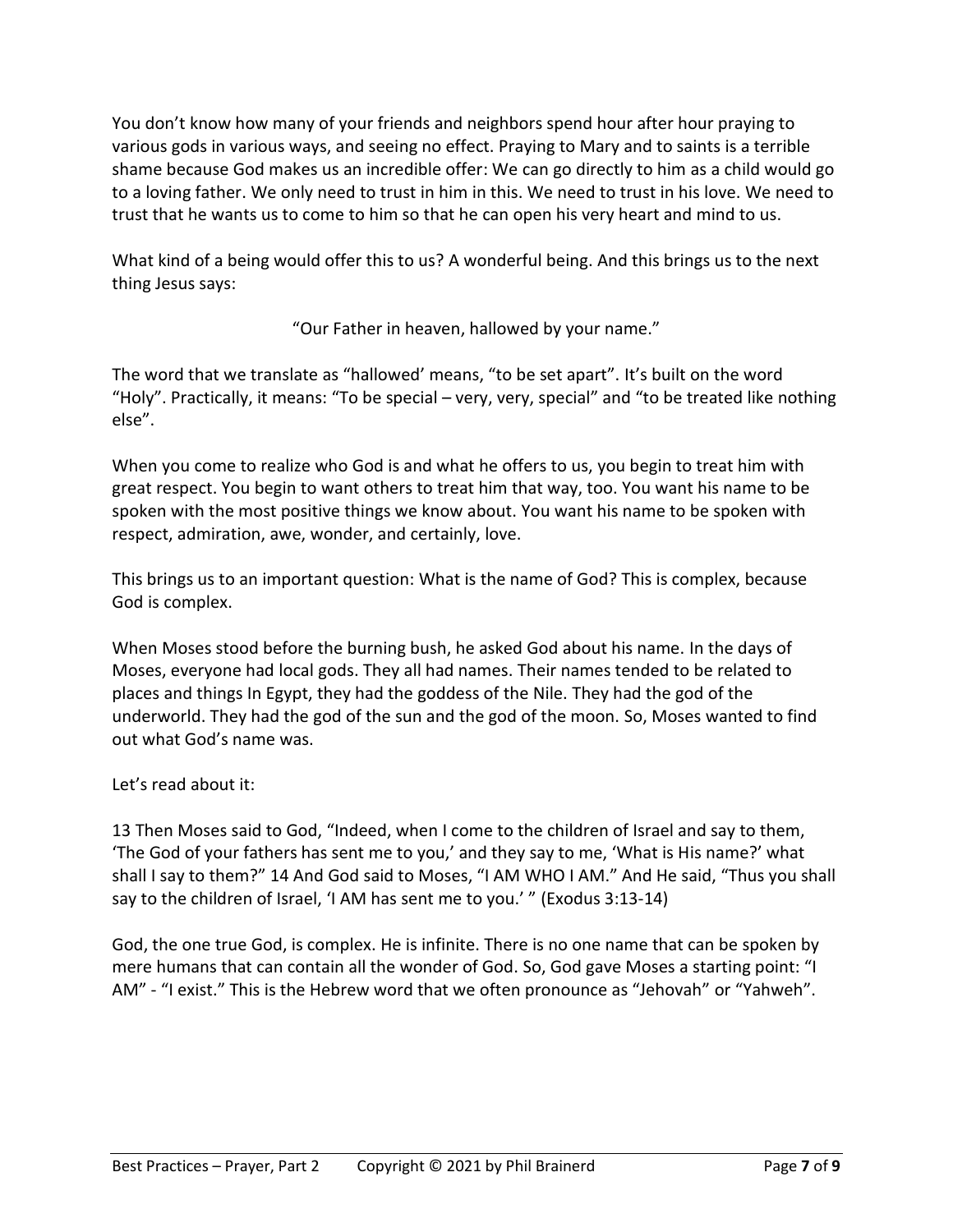As a note, the Jewish people don't even pronounce this name out loud. They say, "Ha Shem", which means, "The Name". That's yet another whole message.

Later, God would build on this starting point. Because we are limited, we can only experience one aspect of God at a time. God adapted his name to those situations. Sometimes there was a historical context. In that case, God said, ""I AM the God of your fathers, Abraham, Isaac, and Jacob." (Exodus 3:6) If God provided in a special way, he was "Jehovah Jireh", which means, "I AM the one who provides". (Genesis 22:14) If God brought peace to someone, he was "Jehovah Shalom", which means, "I AM peace" (Judges 6:24). There were more variations on this.

So, to say, "Hallowed be your name", is to say, "However and whenever someone speaks of you, may it be spoken with the deepest reverence."

Sadly, this is not how God's name is spoken in our broken world. It's spoken in limited ways and false ways. Sometimes, it's spoken in hateful ways. To speak in this way is "blaspheme". Blaspheme breaks the heart of anyone who truly knows God. So, when we pray, we start by saying: "Our Father in heaven, hallowed be your name."

Sadly, it doesn't stop at people merely speaking in ways that diminish the place of God in our world. We only have to look outside to see tragic behaviors of all kinds. Peter wrote about this. He wrote about the days when Abraham's nephew Lot lived in Sodom and Gomora.

8 ...for that righteous man, living among them day after day, was tormented in his righteous soul by the lawless deeds he saw and heard... (II Peter 2:8)

When you love God, you want to see people honor him. You want to see people speak his name well. You want to see people obey him. But we see something else, something that causes our hearts to ache. When someone has the Holy Spirit in their heart, they long to see something better. So we read:

…your kingdom come, your will be done, on earth as it is in heaven. (Matthew 6:10)

In God's kingdom, he is worshipped day after day, hour after hour. Angels obey the commands of God. He speaks and they do what they're told. So, we cry out, "Lord, let your kingdom come. Let your will be done on earth as it is in heaven." That's where we want to live. And we want to live there now! That's the longing of a heart that is given to the heavenly Father.

Let's pull this all together.